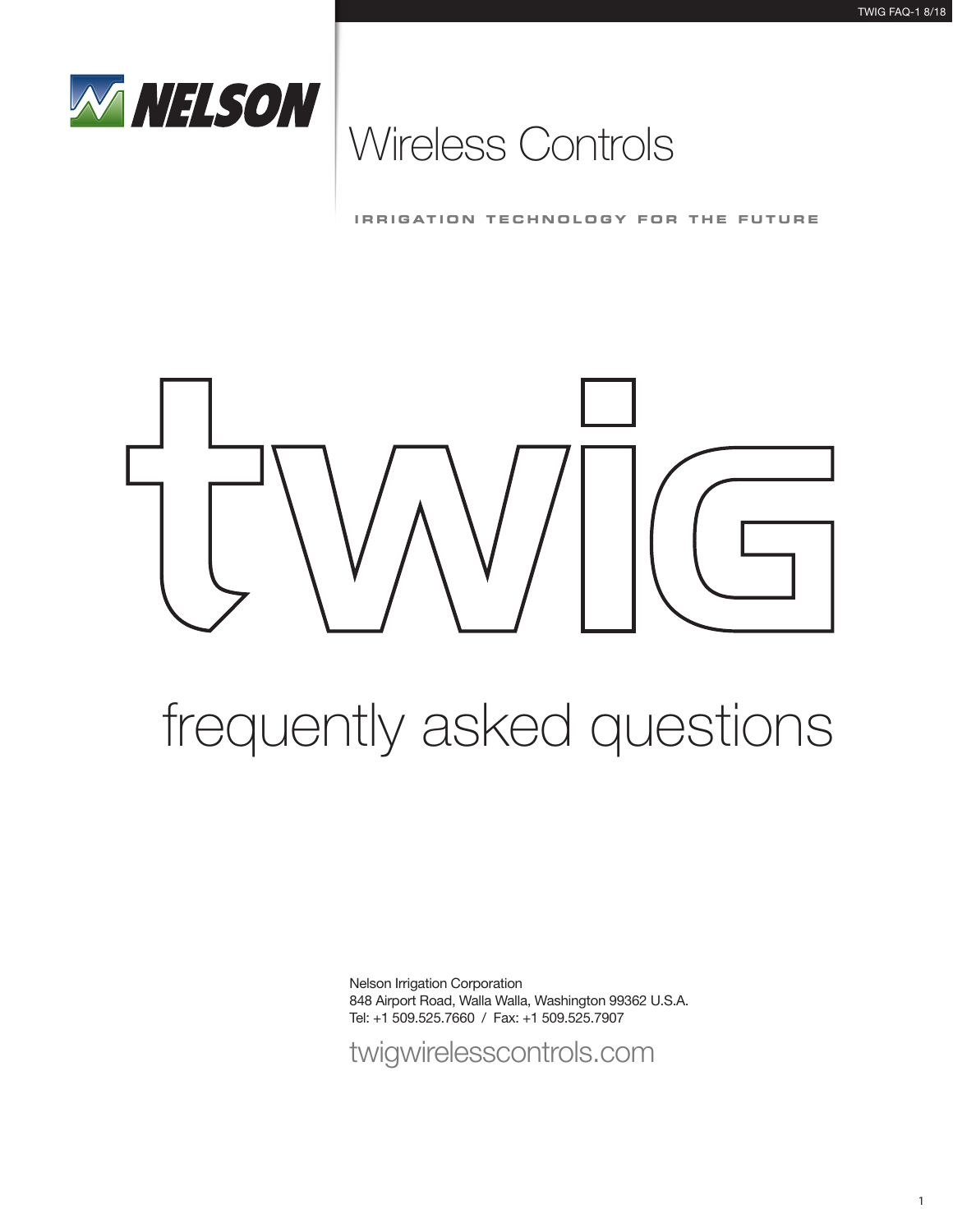

WARRANTY AND DISCLAIMER The Nelson Wireless TWIG Control System is warranted for one year from the date of original sale to be free of defective material and workmanship when used within the working specifications for which the products were designed and under normal use and service. The manufacturer assumes no responsibility for installation, removal or unauthorized repair of defective parts and the manufacturer will not be liable for any crop or other consequential damages resulting from any defects or breach of warranty. THIS WARRANTY IS EXPRESSLY IN LIEU OF ALL OTHER WARRANTIES, EXPRESS OR IMPLIED, INCLUDING the warranties of merchantability AND FITNESS FOR PARTICULAR PURPOSES AND OF ALL OTHER OBLIGATIONS OR LIABILITIES OF MANUFACTURER. No agent, employee or representative of the manufacturer has authority to waive, alter or add to the provisions of this warranty nor to make any representations or warranty not contained herein. PATENT PENDING.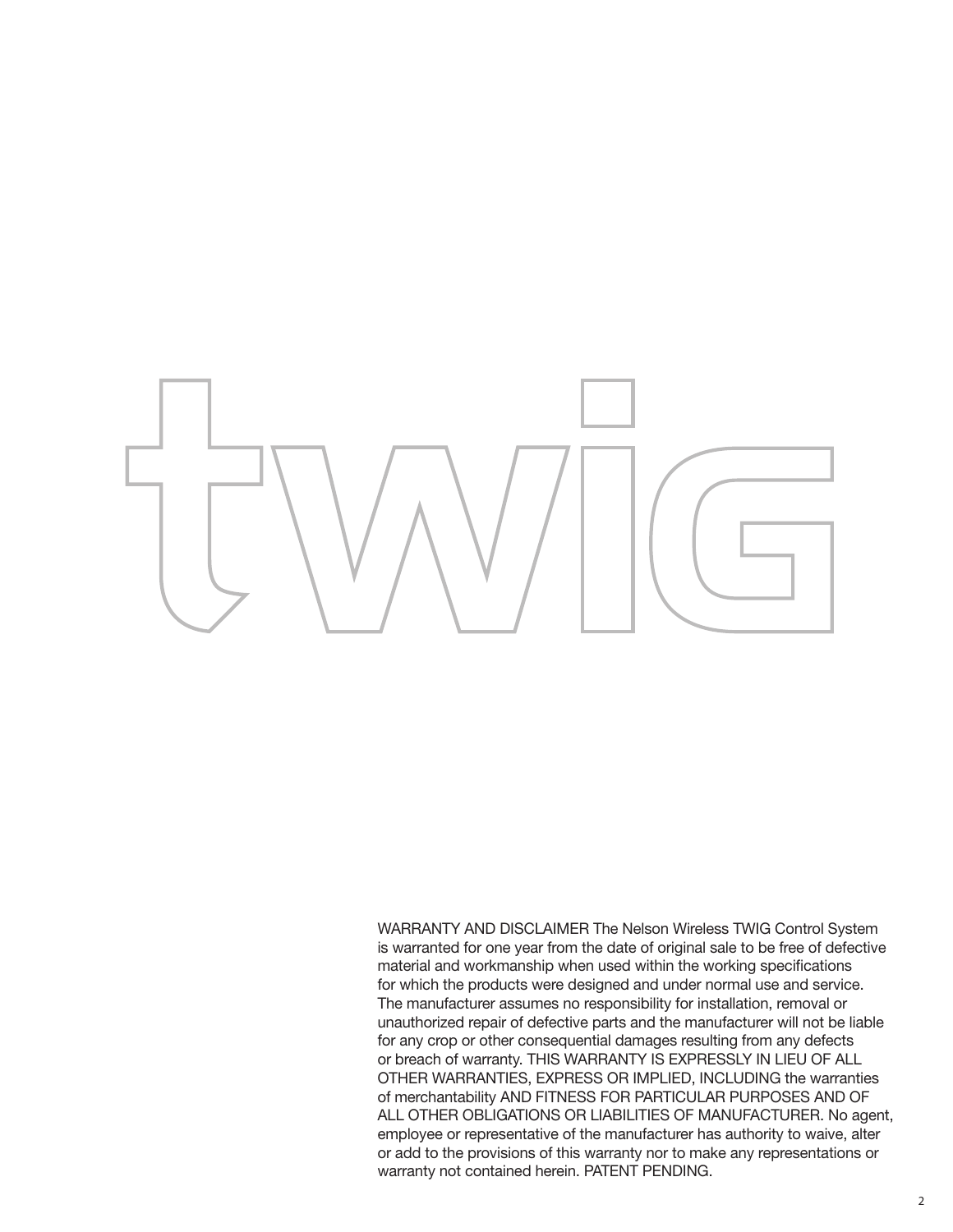

IN WHICH COUNTRIES IS THE TWIG® WIRELESS CONTROL SYSTEM AVAILABLE?

WHAT IS THE PURPOSE OF THE NELSON WIRELESS TWIG SYSTEM?

IS COMMUNICATION BY CELL PHONE OR RADIO?

IS A RADIO LICENSE REQUIRED?

DO THE TWIG ANTENNAS HAVE TO BE LOCATED LINE-OF-SIGHT?

WHAT IS A NETWORK?

HOW IS THE NETWORK CREATED?

IS IT EASY TO SEE THE TWIGS THAT HAVE JOINED THE NETWORK?

WHY ARE PRESSURE RELIEF VALVES NECESSARY WITH AUTOMATED SYSTEMS?

CAN I MANAGE THE SYSTEM REMOTELY?

### General Wireless Controls FAQ

The TWIG® system is currently available in USA, Canada, Australia and New Zealand.

The purpose of the Nelson wireless TWIG system is to provide a method of automatically cycling through a series of irrigation control valves in a programmed sequence.

The communication is through radio signals within the 900 MHz ISM band. Proprietary Nelson high powered 1 Watt radios are used.

No license is required in the United States. The radios have FCC approval in the USA and also Industry Canada approval for Canada. Other approvals are pending.

Radio communication has the highest reliability when the system is setup for direct line-of-sight.

The TD200 and the TWIGs that it controls are referred to as a "network".

The Nelson wireless network is created when the TWIGs simply joins up to the TD200 controller. The joining process is done during setup or when new TWIGs are added to a system.

The Nelson TD200 controller shows all TWIGs in the network as soon as they join.

Pressure relief protects the pipes. They should always be used to reduce the potential for damage. In the event that something goes wrong and the pressure exceeds the limitation then the relief will discharge pressure to protect the pipe.

The TD200 can be connected to some third party controllers to achieve remote operation. A TWIG-enabled Baseline AG1000X controller available exclusively from Nelson Irrigation is one such controller. Contact factory for more information about remote operation and third party controllers.

### MMJSOM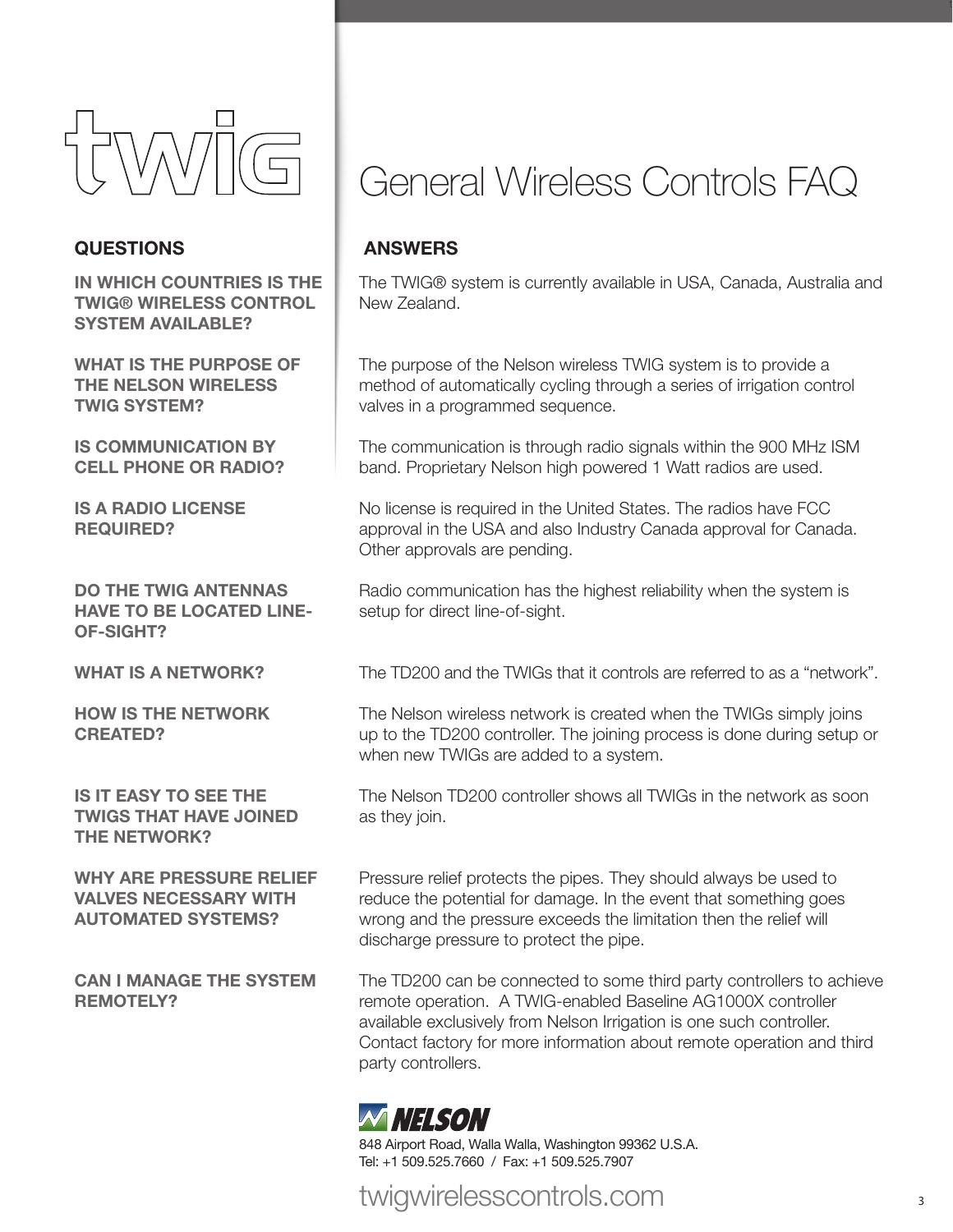

#### HOW MANY TWIGS CAN A TD200 CONTROLLER RUN?

HOW MANY VALVES CAN THE TD200 CONTROL?

WHAT IS A PROGRAM?

HOW MANY PROGRAMS CAN THE TD200 HOLD?

HOW MANY PROGRAMS CAN RUN SIMULTANEOUSLY?

HOW MANY START TIMES ARE POSSIBLE?

CAN THE SAME VALVE BE USED MULTIPLE TIMES IN THE SAME PROGRAM?

WHAT IS A "GROUP" OF VALVES?

CAN THE SAME VALVE BE INCLUDED WITHIN SEVERAL GROUPS?

HOW MANY VALVES CAN BE IN A GROUP?

CAN THE TD200 CONTROL MORE THAN ONE CROP?

WHAT IS A MASTER VALVE?

IS THERE A QUICK WAY TO CREATE NEW PROGRAMS FROM EXISTING PROGRAMS?

## TD200 Controller FAQ

The controller can operate up to 100 TWIGs.

The controller is rated for up to 200 valves with the use of multivalve TWIGs.

A program is an irrigation schedule to control a valve or groups of valves in sequence.

Over 50 programs.

50 programs

Unlimited.

Yes.

Valves that operate at the same time within a program are in a "group".

Yes.

The number of valves in a group can be as few as zero and as many as 200. (A group with zero values can be used to block out a period of time when no irrigation is desired.)

Yes. Programs can run multiple crops.

The supply of water to a network can be controlled by a "master valve" which the TD200 automatically turns "on" when a group of valves is on and turns "off" when all groups are off.

Yes. Simply edit any program, change the name and then save it.

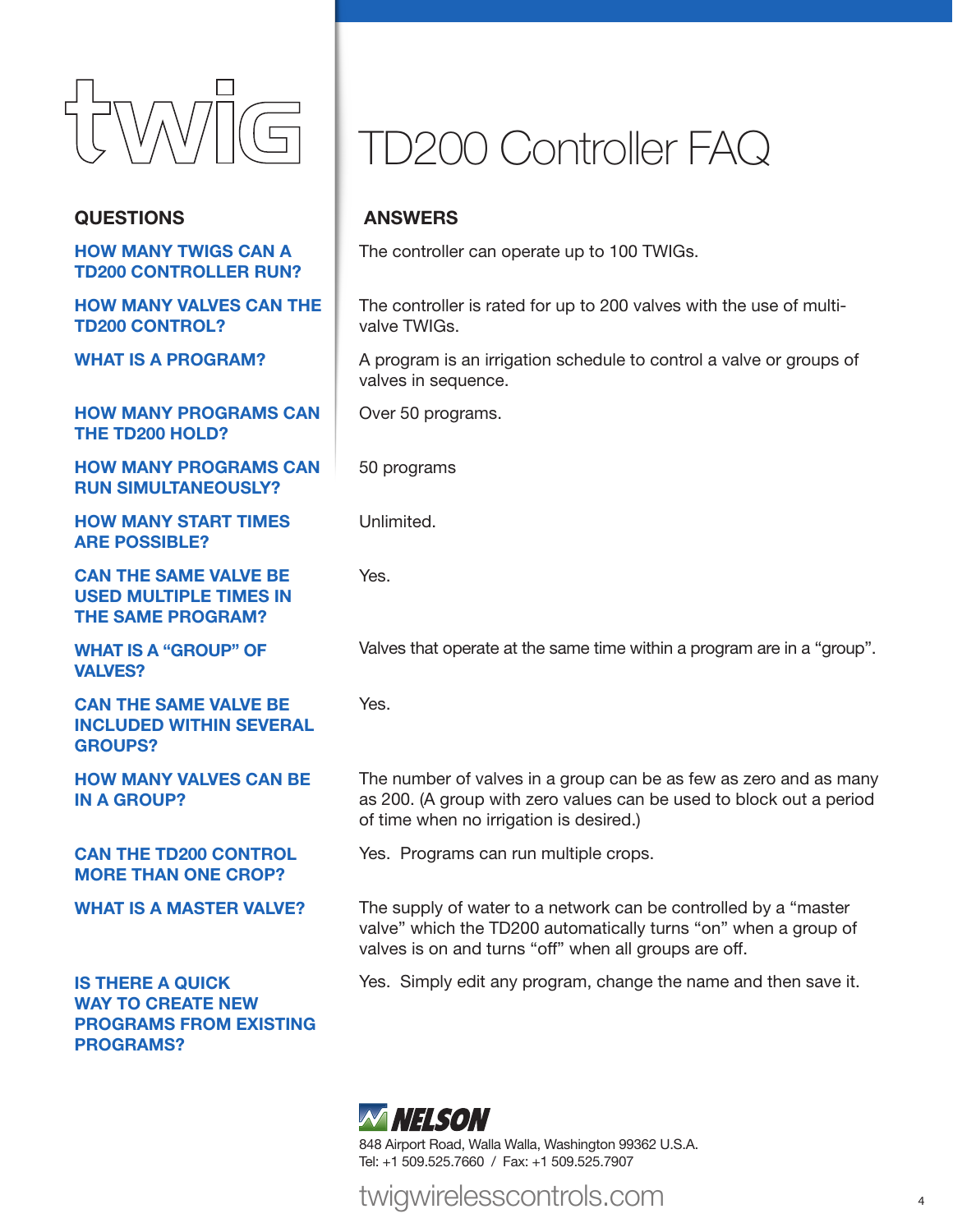#### HOW DO I CHANGE THE WATERING TIME FOR ALL GROUPS PROPORTIONATELY?

WHAT IS THE PURPOSE OF THE "PAUSE" DIAL POSITION?

WHAT DOES SUSPEND DO?

HOW CAN I FAST FORWARD THROUGH ONE OR MORE GROUPS?

CAN I MANUALLY CONTROL VALVES FROM THE TD200?

HOW DO I GET PROGRAMS TO REPEAT OR RUN MULTIPLE TIMES?

THE FOLLOWING PERTAINS TO TD200 POWER

INTERRUPTION? WHAT HAPPENS TO VALVES WHEN THE POWER GOES OFF TO THE TD200 WHILE IRRIGATING?

WHAT HAPPENS WHEN POWER GOES OFF TO THE TD200 BUT IS LATER RESTORED?

IS IT ESSENTIAL THAT THE TD200 CONTROLLER HAVE POWER ON BEFORE TURNING ON THE TWIGS?

DURING INITIAL SETUP, IF THE TD200 POWER IS OFF THEN WHAT DO THE TWIGS DO?

WHAT HAPPENS TO WATERING PROGRAMS WHEN POWER IS RESTORED TO THE TD200 CONTROLLER?

WHAT HAPPENS REGARDING SCHEDULED PROGRAMS IF THE POWER GOES OFF TO THE TD200 CONTROLLER?

DOES THE TD200 NEED TO BE GROUNDED?

Turn the TD200 dial to the ADJUST mode, select the program and change LENGTH time (notice the % will change as the LENGTH is adjusted).

When the dial is turned to PAUSE it pauses or suspends all programs. When the dial is returned to RUN the programs resume.

Suspend is specific to each program, while pause affects all programs.

In the adjust mode, when the program is running, select the group number and use the + and - buttons to change the position in the program. Press enter to execute.

Yes.

Turn the dial to the ADJUST mode and select the program then set the number of cycles to any number from 1 to 50, or to continuous (+++).

The following are answers about power loss to the TD200 controller.

The valves stay in the same state (remain either open or closed). The TWIGs are awake for a while then gradually go to sleep.

The valves stay in the same state they were in as long as the power is off. When power is restored the program operation will resume at the same point that power was lost. Only programs running at the time the controller power went off will resume.

No. However; it is helpful to turn the TD200 on first so that when the TWIGs are turned on they can find the network. The TWIGs search for any available networks. When the TD200 is turned on the network can be joined.

The TWIGs search for available networks. This will drain the batteries.

The running programs are resumed keeping the same time remaining to finish the programs as was remaining before the power was lost.

Power must be on at the actual time the scheduled program is to begin. If the time is past when power is restored then the scheduled program will miss any starts that were scheduled while the power was off.

Yes.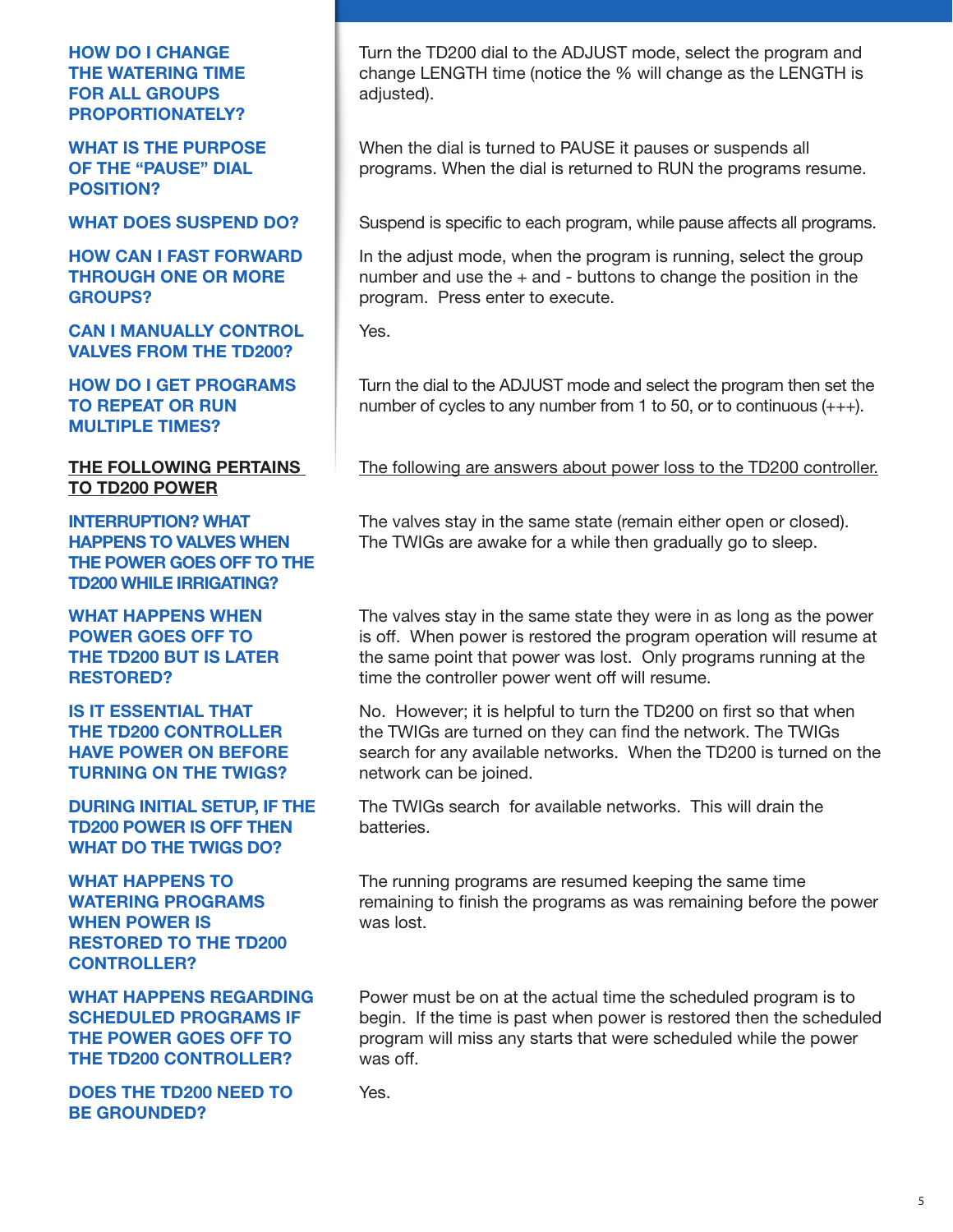

WHAT IS THE PURPOSE OF THE NELSON WIRELESS TWIG?

HOW LONG WILL THE TWIG BATTERIES LAST?

WHAT KIND OF BATTERIES DOES THE TWIG USE?

WHAT IS THE FURTHEST DISTANCE BETWEEN THE TWIGS AND THE TD200?

WHAT KIND OF ANTENNA DOES THE TWIG USE?

WHY DOES NELSON OFFER AN OPTIONAL TWIG EXTERNAL ANTENNA?

WHAT IS THE RANGE DIFFERENCE BETWEEN THE LARGE AND THE SMALL EXTERNAL ANTENNAS?

WHEN THERE ARE SEVERAL TD200 CONTROLLERS IN THE AREA HOW DO I DECIDE WHICH TO JOIN?

HOW DO I KNOW IF A TWIG IS IN A NETWORK?

CAN I MANUALLY SWITCH A SOLENOID ON?

## (Valve Control) FAQ

The TWIG is the radio switch for solenoid operated valves in the field. TWIGs enable two-way communication from the valves to the TD200 controller.

The batteries will last one season. The TWIGs reads the actual battery strength. The batteries should be replaced when voltage drops below 2.4 VDC.

Off the shelf normal D-cell batteries. Rechargeable batteries are not recommended.

Communication range approaches about 1 mile. Field environment and obstructions will reduce the distance. Line-of-sight is generally required to have a reliable system. Refer to Section 7 in the User Guide for details.

Two internal diversity antennas in the TWIG box give better reception resulting in superior communication reliability.

The TWIG external antenna option is recommended for locations that require a high antenna to get good signal and where it is necessary to have easy access to the TWIG box.

The large antenna is for normal operation. The small Di-pole antenna is for very short range.

You choose the network to join by selecting the factory assigned TD200 "network ID" you want. The TWIG will find and scroll through all available TD200 numbers in the area. Make sure the controller you want the TWIG to join is turned on.

The small light on the front panel will blink every 20 seconds to show the TWIG is communicating. The TD200 will also show it.

Yes. The TWIG can switch the solenoid on and a few seconds later it goes off. The purpose is to test that it works.

### *'|‡K{0}}*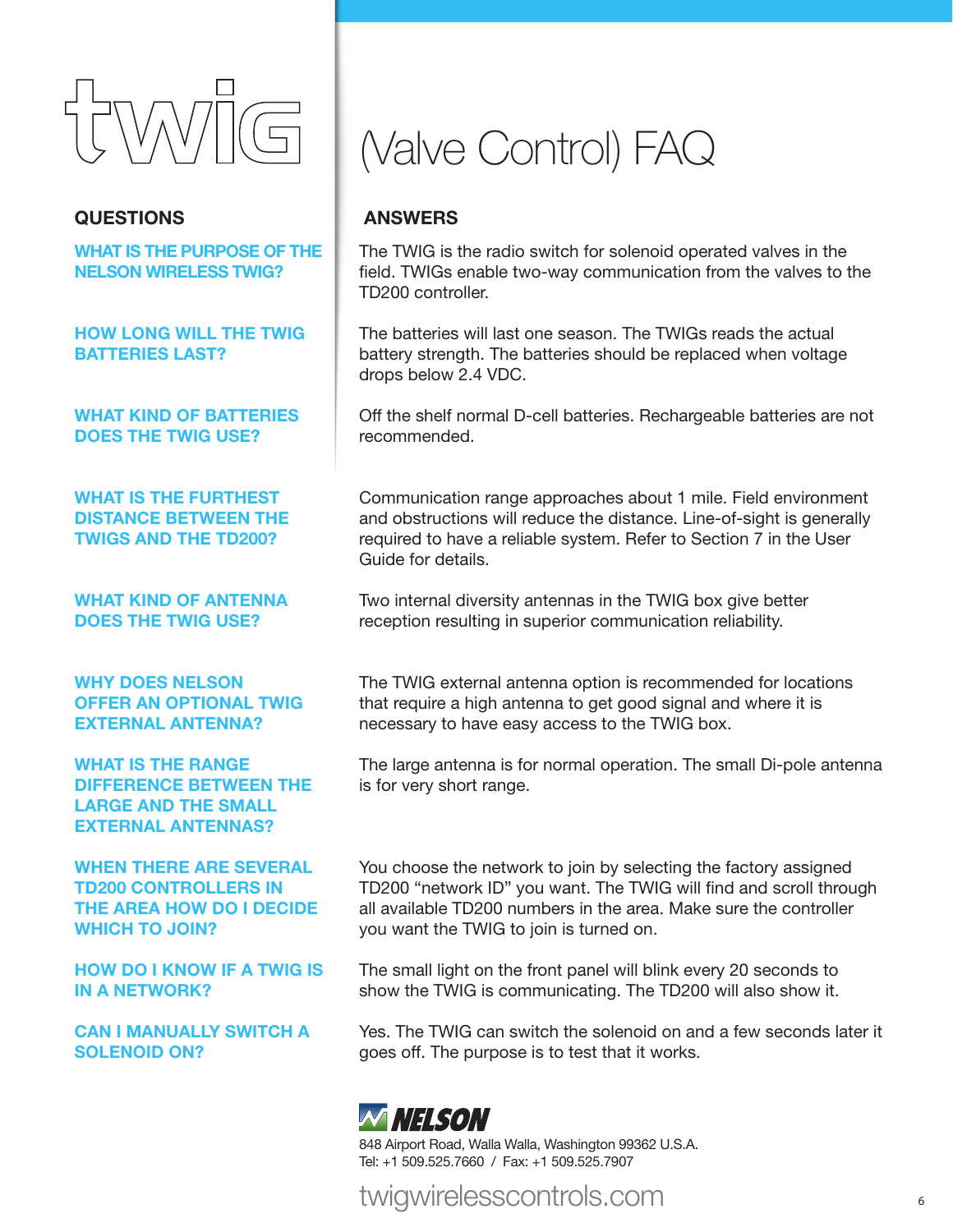

WHAT IS THE PURPOSE OF THE REPEATER?

WHEN SHOULD I CONSIDER USING A REPEATER?

WHAT POWER SOURCE IS NEEDED FOR REPEATERS?

WHY DO REPEATERS TAKE MORE BATTERY POWER THAN NORMAL TWIGS?

CAN A REPEATER BE ADDED AT ANYTIME, ANYWHERE AND HOW MANY CAN BE USED?

WHAT IF A REPEATER IS PUT INTO THE NETWORK AND IT WASN'T NEEDED? WILL IT HURT ANYTHING?

## Repeater FAQ

The repeater greatly expands the network capability by increasing the distance potential and by bridging obstacles that might otherwise block communication.

If the TWIG signal shows two bars or less at the TWIG then use a repeater to get better reception. An actual signal number of 20 or lower could need a repeater.

You can choose 110 VAC electricity if it is available or use 12 VDC battery power including a solar charging system.

Repeaters work harder.

Yes. Repeaters are self organizing. A total of 9 repeaters can be used for each TD200. Long repeating radio hops or a chain of repeaters is not recommended. See User Guide Section 7 for details.

Repeaters assist moving the radio signals. If a repeater is not needed it will not play a part. It will not hurt anything to have it there.